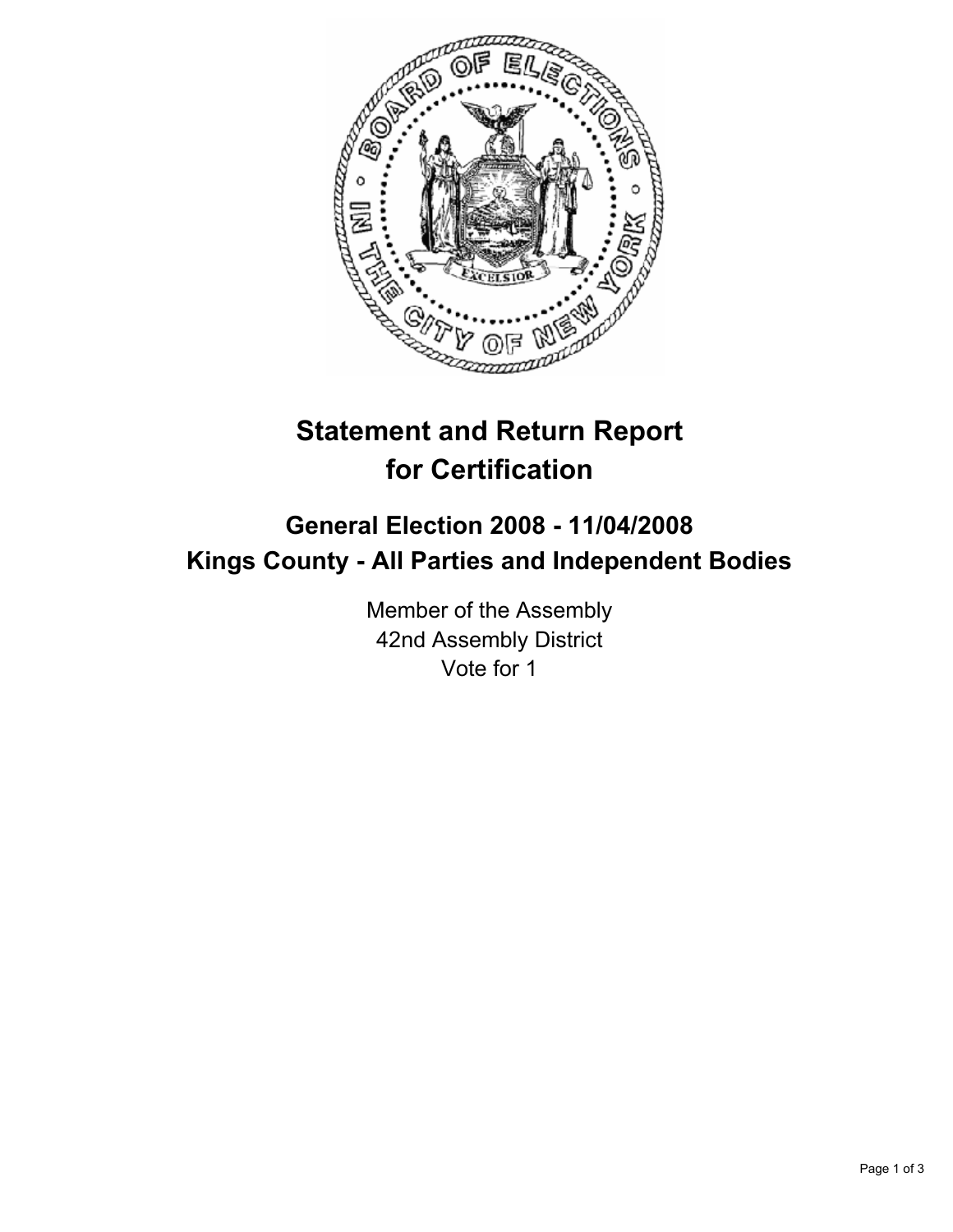

#### **Assembly District 42**

| 33,714 |
|--------|
| 168    |
| 837    |
| 1,701  |
| 36,669 |
| 25,108 |
| 1,643  |
|        |
|        |
| 26,753 |
| 9,916  |
|        |